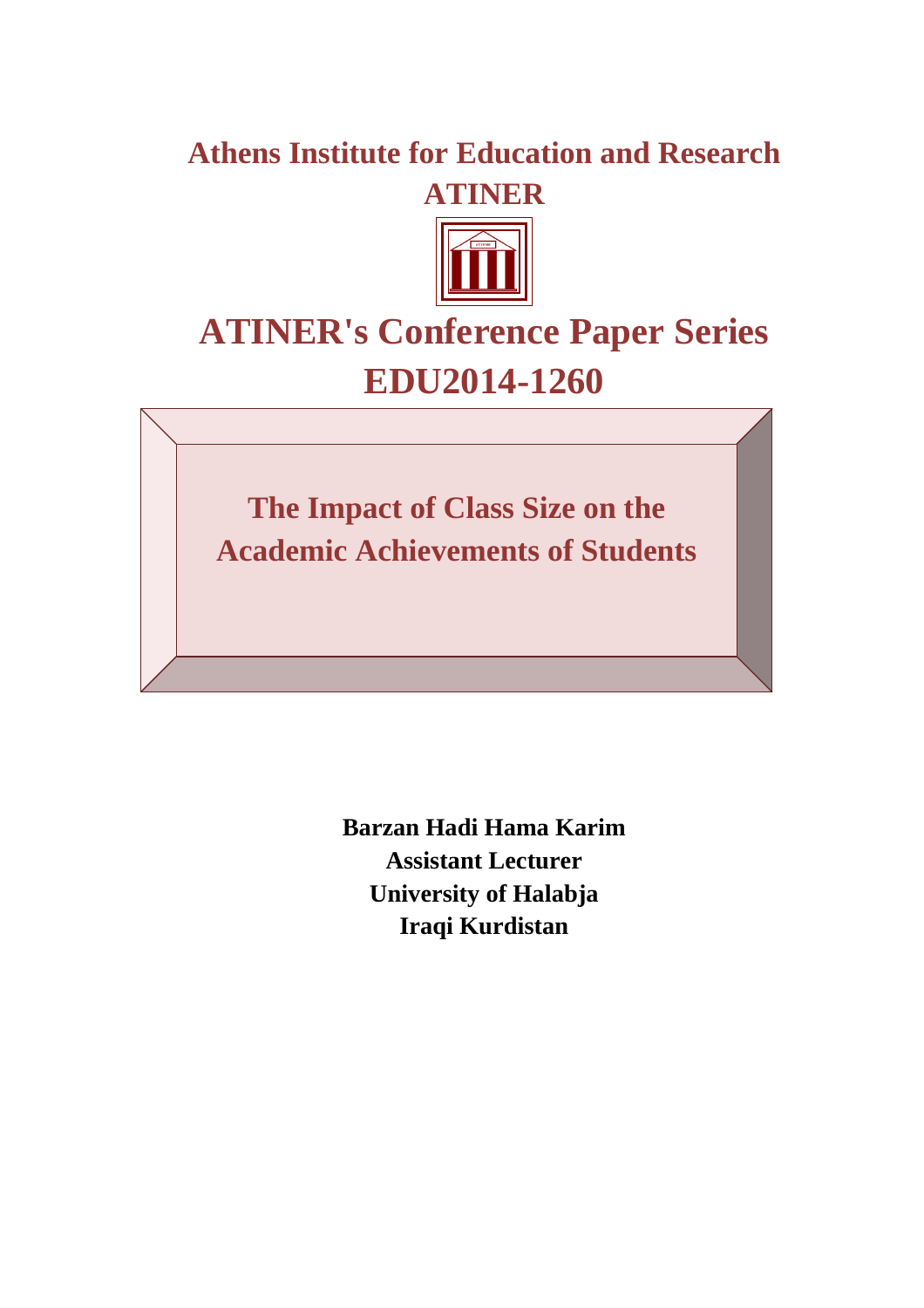## An Introduction to ATINER's Conference Paper Series

ATINER started to publish this conference papers series in 2012. It includes only the papers submitted for publication after they were presented at one of the conferences organized by our Institute every year. The papers published in the series have not been refereed and are published as they were submitted by the author. The series serves two purposes. First, we want to disseminate the information as fast as possible. Second, by doing so, the authors can receive comments useful to revise their papers before they are considered for publication in one of ATINER's books, following our standard procedures of a blind review.

Dr. Gregory T. Papanikos President Athens Institute for Education and Research

This paper should be cited as follows:

## **Hama Karim, B., H.,** (2014) **"The Impact of Class Size on the Academic Achievements of Students",** Athens: ATINER'S Conference Paper Series, No: **EDU2014-1260.**

Athens Institute for Education and Research 8 Valaoritou Street, Kolonaki, 10671 Athens, Greece Tel: + 30 210 3634210 Fax: + 30 210 3634209 Email: info@atiner.gr URL: www.atiner.gr URL Conference Papers Series: www.atiner.gr/papers.htm Printed in Athens, Greece by the Athens Institute for Education and Research. All rights reserved. Reproduction is allowed for non-commercial purposes if the source is fully acknowledged. ISSN: **2241-2891** 18/09/2014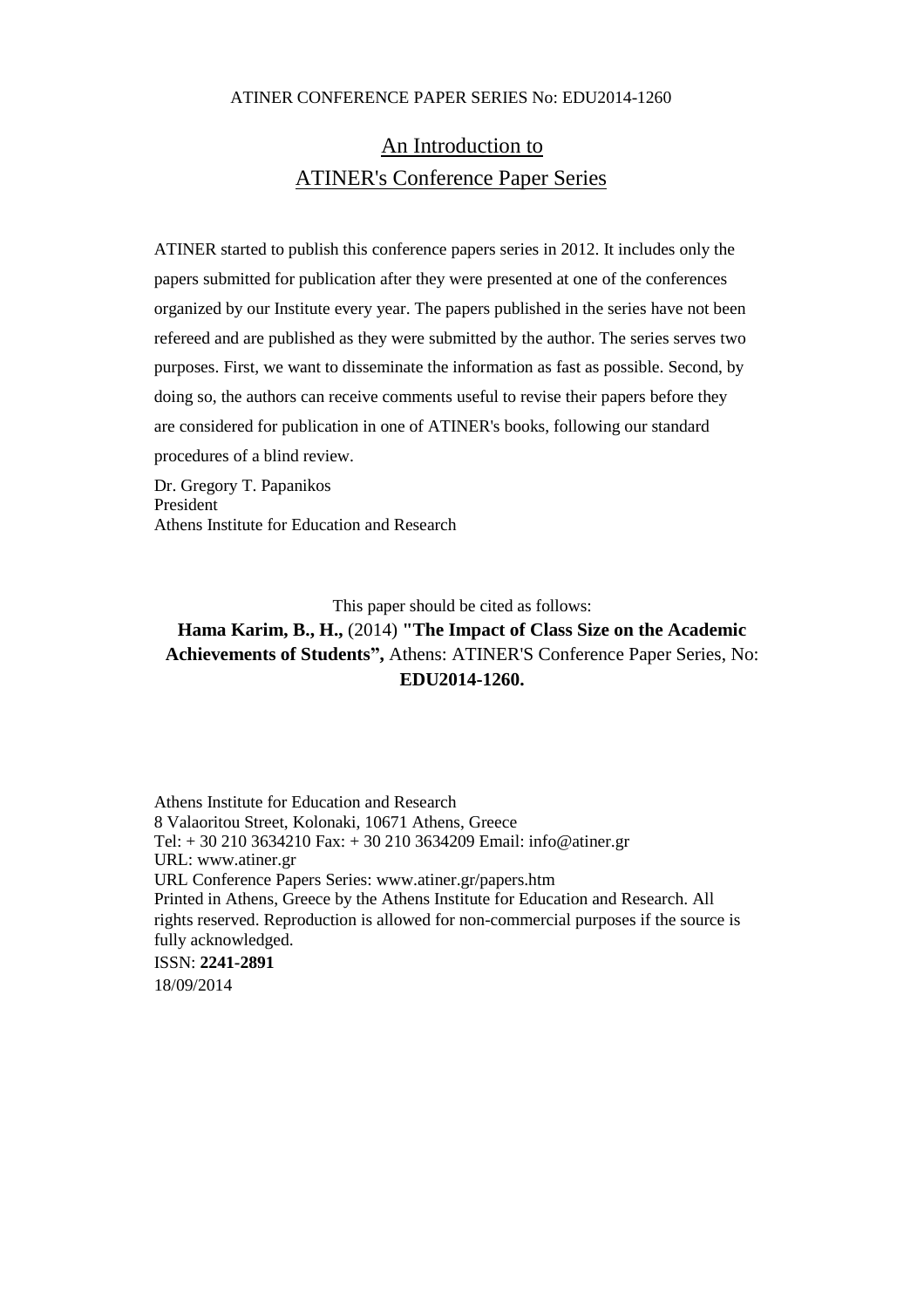## **The Impact of Class Size on the Academic Achievements of Students**

### **Barzan Hadi Hama Karim Assistant Lecturer University of Halabja Iraqi Kurdistan**

#### **Abstract**

The origins of the debate over what constitutes optimum class size can be traced to Ancient Greece. The famous Socrates never specified an optimum number, but he kept his classes exclusive and manageable by limiting them to rich young men. Herodotus thought the right number was about 30, and that view survived until the last century (Tomlinson, 1998).

Class size has become a phenomenon often mentioned in the educational literature as an influence on pupil's feelings and achievement, on administration, and quality. Class size is almost an administrative decision over which teachers have little or no control. Most researchers start from the assumption that size of the class would prove a significant determinant of the degree of success of students.

The purpose of our research is to investigate the impact of class size on the academic achievement of students. It highlights findings that address the following questions:

- 1. How has class size been approached historically?
- 2. Are small classes beneficial for students in early grades at university?
- 3. Are small classes beneficial for impoverished students?
- 4. To what extent does teacher and student behavior impact class size effects?
- 5. What is a small class?

After the Kurdish uprising 1991 and after the invasion of Iraq by coalition forces 2003, the Kurdistan Regional Government established 11 universities and the percentage of students enrolled in the universities skyrocketed. From hence big class size is the biggest problem of the system of education in Iraqi Kurdistan, however, government invests millions of dollars in this field but it is still the crucial issue to be discussed by our academics and even people of streets. But this issue is not researched sufficiently. Therefore, we have conducted a survey questionnaire about the positive and negative outcomes of class sizes at the university level for instructors of English departments in the Iraqi Kurdistan universities.

**Keywords:** Class Size, Teachers beliefs, Student's Academic Achievement.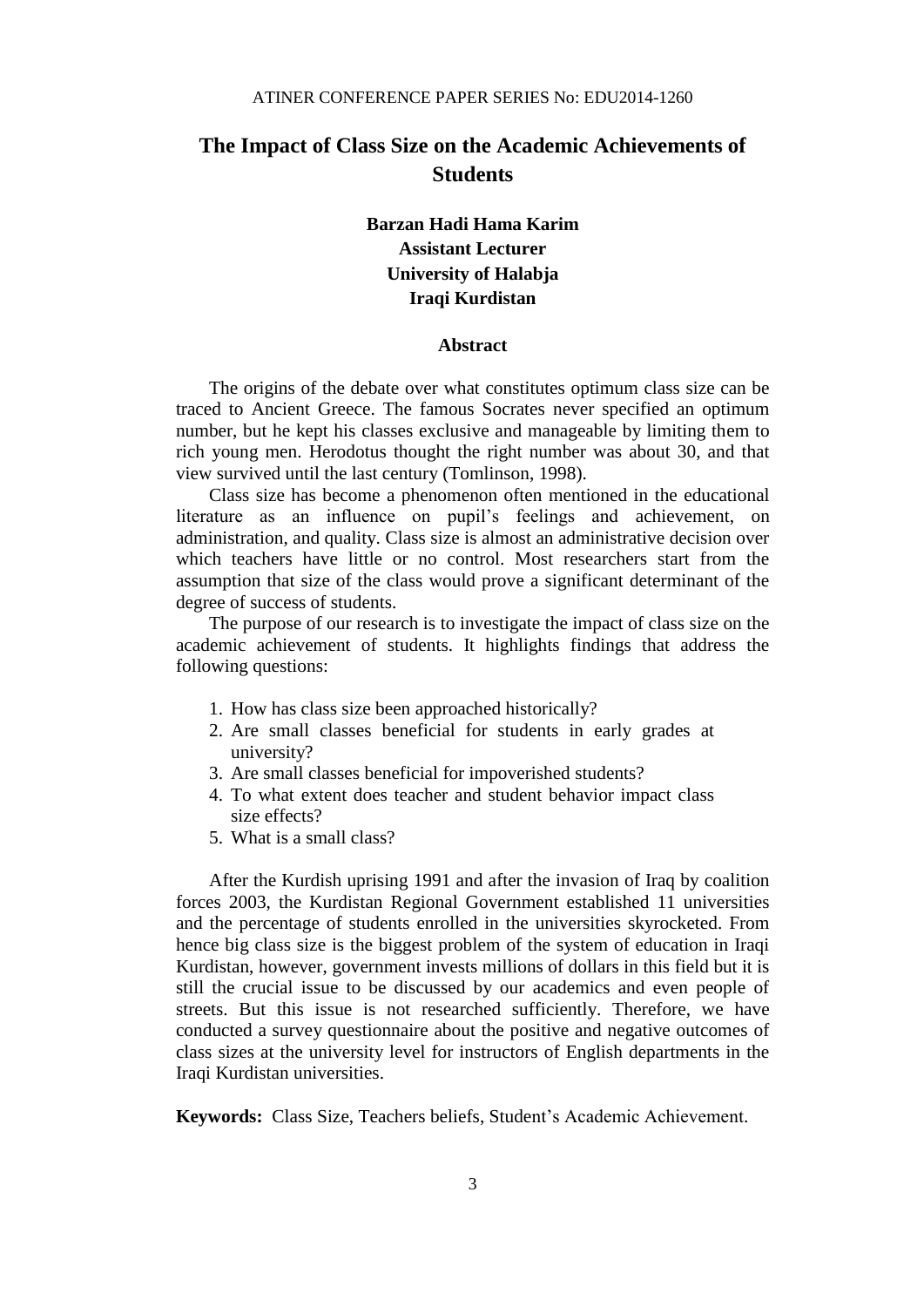#### **Introduction**

Views and opinions associated with class size are neither new nor limited to educators of the present time. Scholarly literature on class size can be traced back to the fourth century B.C. through the writing of Herodotus, a Greek historian, who was reported to have spoken to classes of 30 or more students (Pasarella, 1977).

From the beginning of  $20<sup>th</sup>$  century there has been a vigorous debate about class sizes in schools. One side the enthusiasts who feel very strongly that smaller classes lead to better teaching and more effective learning. Finn & Achilles (1999) have expressed this point very forcefully: 'Class size reductions should not just be a cornerstone, but the foundation of educational policy'. On the other side of the debate are the skeptics who argue that the evidence for the efficacy of class size reductions is in doubt and that there are likely to be other more cost-effective strategies for improving educational standards.

Class size research prior to 1920 was primarily concerned with the effects of large class sizes on grade-to-grade promotion rates. After the 1920s, greater emphasis on class size research began to measure the relationship between class size and individual student achievement utilizing standardized achievement tests (Ernest, 2002). In 1925 Averill and Mueller observed that children's reading skills in small classes of 12 increased over those in regular classes (Hollingsworth 1992). Their findings demonstrated that students in smaller classes achieved at a higher rate on their reading scores than students in large classes.

In 1934 Dawe reported that kindergarten class size was unimportant in children's ability to retain stories, but he noted that children in small classes have greater opportunities to participate in discussion than do those in larger classes (Hollingsworth 1992). 1930s and 1940s was a period of much neglect in the area of class size research due to many researchers being involved in World War II.

After the war in the 1950s and 1960s the interest in class size began to increase again (Mitchell, 1990). With enrolment expanding, attention began to focus on the increase of class size and its effect on student achievement.

In 1954 Otto examined 50 small and 50 large elementary school classes and concluded that, though the class atmosphere was better in the small classes, no differences in pupil achievement could be found (Hollingsworth 1992).

In the mid-1960s class size suddenly emerged as an explosive education and public policy question with the publication of a study led by Coleman, *Equality of Educational Opportunity* (Coleman et al. 1989). What became known as "the Coleman Report" was the summary of a study that had tested about 600,000 students in some 3,000 schools. The report found that schools were not fundamentally important in determining student achievement and that primary influences on student performance were more attributed to families and student peer groups than class size.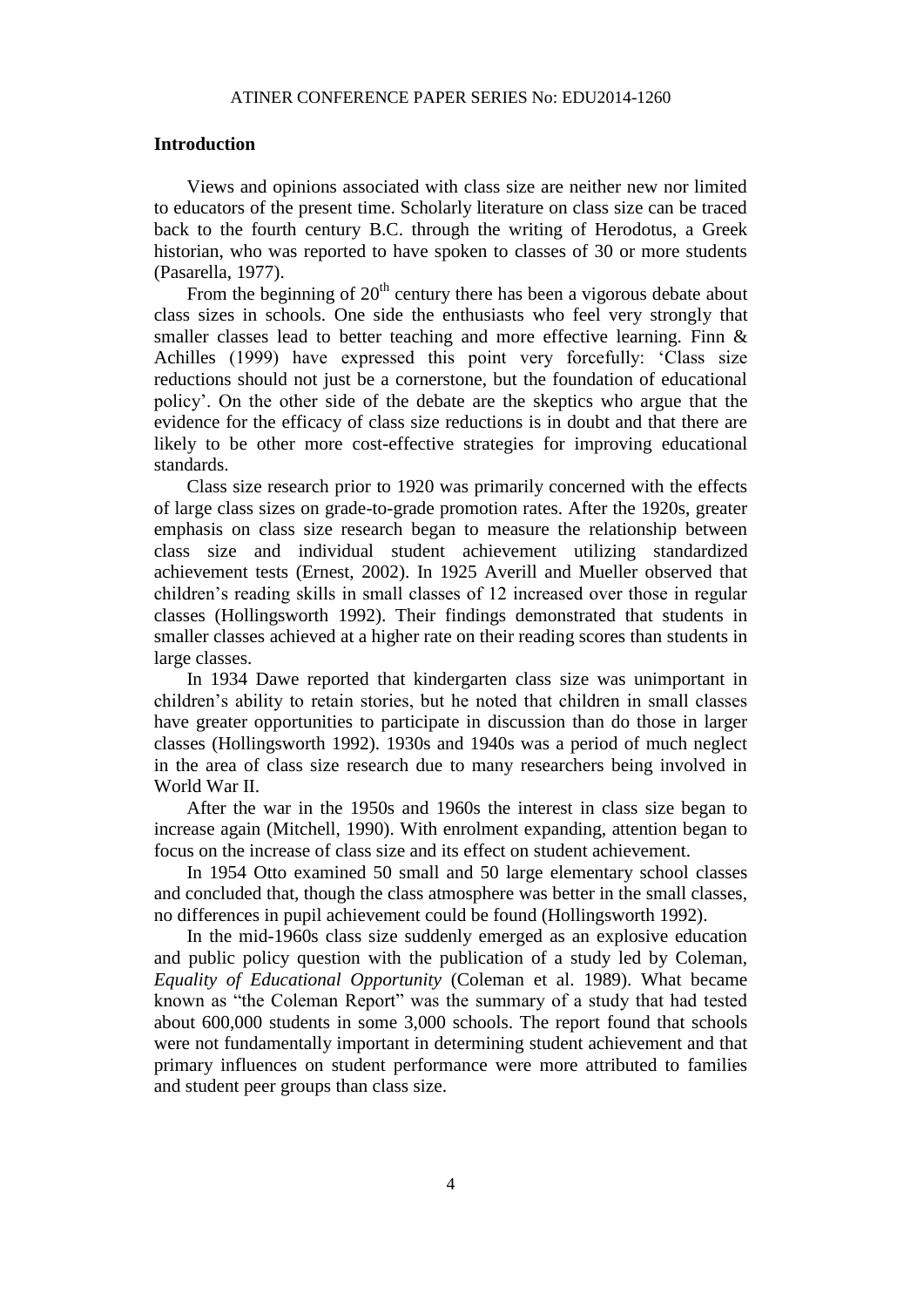This report garnered enormous public interest by concluding that the number of students in a class was irrelevant to student achievement because schools have little to no effect on their students compared to outside aspects.

Interest in the issue of class size continued to manifest itself during the late 1960s and 1970s with a number of studies that sought to demonstrate that small class sizes were effective for learning. In 1978, Hess divided the literature into three basic groups, research that focuses on student achievement (the largest part), research on institutional factors, and research on the financial implications of reducing class size. In 1986, Robinson and Wittebols attempted to summarize the contents of 100 studies by clustering them into "18 areas of concern".

But in 1979 The Glass and Smith meta-analysis grouped the research on class size into four categories: the pre-experimental era (1895-1920); the primitive experimental era (1920-1940); the large-group technology era (1950- 1970); and the individualization era (1970-present). The researchers indicated that at the beginning of each new stage the effects of class size on student's achievement were examined from different perspectives. These differing perspectives were strongly connected with events in the last century, such as the rising birth rate of the postwar 1940s, the advent of teaching technologies in the 1960s, and the teacher labor movements and declining enrollments in the 1970s.

The above mentioned historical background is just an example of how scholarly the class size reduction paid attention by researchers and educators all over the world. Currently not only in the developed but even in the third world countries policymakers and related departments, organizations and governments try to focus on this phenomenon which has direct and indirect influences on the children and students.

Due to the fact that class size is a big issue in the educational institutions here in Iraqi Kurdistan, we conducted this study in order to investigate the beliefs of instructors at the university level about the consequences of large or small classes on the academic achievement of their students and their professional job which is teaching.

#### **Importance of Teacher's Beliefs**

Many scholars believe that teachers play a crucial role in changing schools and classrooms, however, they are also viewed as major obstacles to change due to their traditional beliefs. It is believed that an individual's decision throughout his/her life is strongly influenced by his/her beliefs. Educational researchers have advocated the need for closer examination and direct study of the relationship between teacher beliefs and educational practices. Up to date the relationship between teacher beliefs and practice is not well documented in education in Iraqi Kurdistan. This paper is expected to be one of the few studies about this issue.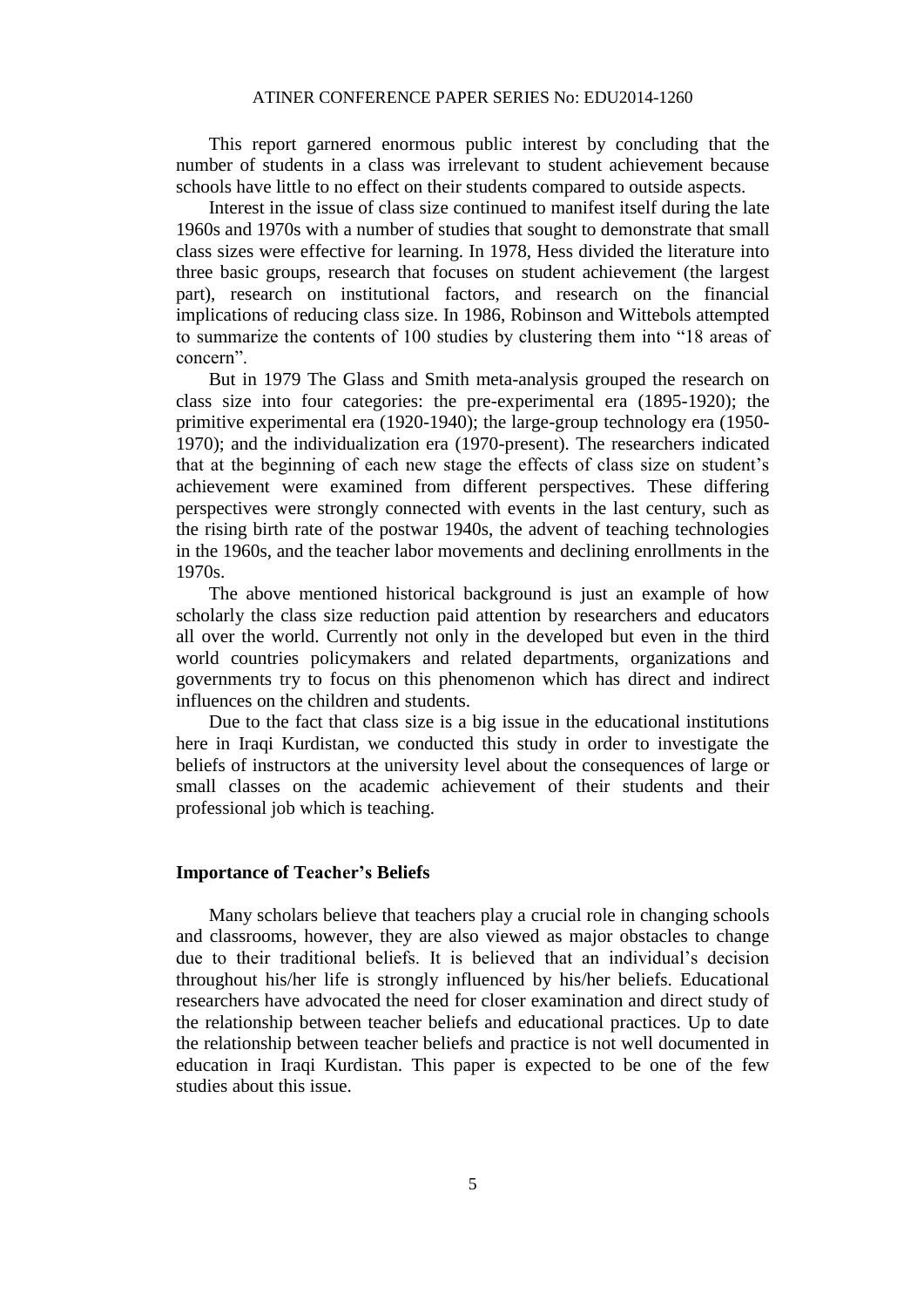What do teachers think about class sizes? Is it important to listen to teacher's beliefs? What are teacher's beliefs? Kagan (1992, p. 65) defines 'teachers' beliefs as 'tacit', often consciously held assumptions about students, classroom, and the academic materials to be taught'. According to her their beliefs do not change and they are stable which may be because they are 'personal constructs' as mentioned.

Scholars in the field of education badly believe that teachers' beliefs have a profound influence on the classroom practices. For the improvement of teachers' professional preparation and the successful implementation of new curricula an understanding of this relationship is crucial.

An important point of this evaluative-interpretative study is to investigate the relationship between the beliefs of teachers and their practices in the process of teaching the learners.

The teachers' beliefs exist on different levels from observation of their school teachers, classroom experiences, interaction with colleagues and with their own students and so on. There is a strong relationship between teacher's instructional decisions, their educational beliefs and their planning, and classroom practices. Teacher's beliefs can affect the materials, teaching methodology, and activities they choose for the classroom, classroom interaction patterns, their roles, their students, and the schools they work in.

It is found that language teachers' beliefs and understandings of teaching and learning play an important role in their classroom practices and in their professional growth.

It is assumed that teachers may make decisions about classroom instruction in light of theoretical beliefs they hold about teaching and learning. It is stated that teachers have assumptions about language and language learning, and that these provide the basis for a particular method to language instruction. For this reason, it is being argued that if theoretical orientation is a major determinant of how teachers act during language teaching, then they can affect classroom practice.

Johnson (1994, cited in Farrell, 1999, p. 2) affirms that teachers' beliefs share three assumptions. Firstly, they influence teacher's judgments. Secondly, teachers' beliefs play an important role in interpreting and implementing teaching knowledge in classroom practice. Thirdly, he believes that understanding teachers' beliefs is important as it may improve teaching methodology and teacher education.

Thus, before any schools or universities make decisions to implement the policy of teaching class sizes, it is worthwhile to listen to what the teachers believe concerning this approach.

Extensive research has not been conducted on teaching class sizes in Iraqi Kurdistan and not much has studied teachers' beliefs in this approach.

The study is conducted in order to collect data by questionnaire from 50 teachers in tertiary education from Kurdistan Regional Universities. The questions concerned in this study might encounter from teaching in large and small classes i.e. problems of classroom interaction, individual problems, quality of marking and control, and learning and teaching.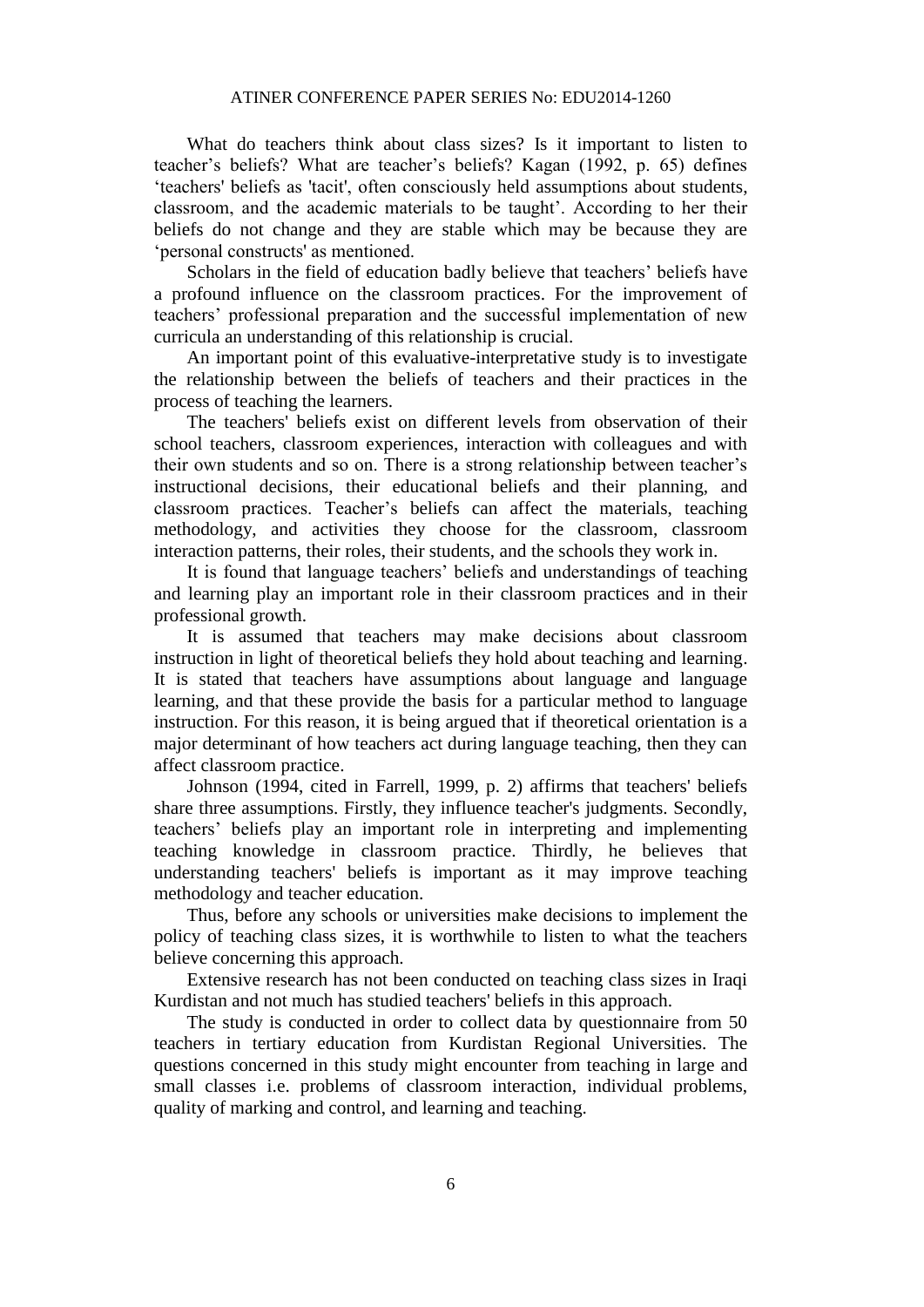English teachers who teach in large classes have a wide range of difficulties while they are teaching. The problems can be with the controlling of the class or student assessment. The subjects reported positively that with the class size at an ideal level they could work more comfortably and easily. This indicates that teachers preferred to teach in a small class with an ideal size as they did not need to struggle and challenge the difficult circumstances of teaching in large classes.

To summarise, it can be seen that teachers believe that teaching in large classes is considerably difficult for them and they prefer to teach in a small or optimal class size aspects.

#### **The Study**

This paper provides the detailed information of the study on subjects, research instrument and data analysis**.**

#### *Purpose of the Study*

This study aims to investigate the impact of class size on the academic achievement of students in terms of perceptions, opinions and attitudes towards teaching English in different classes. The results obtained may provide the interesting ideas and useful information for any Kurdish universities which intend to implement this approach as the studied conducted in the Kurdish universities.

#### *Sampling*

The sample of this study consists of 50 lecturers from all the universities in Iraqi Kurdistan namely, Halabja University, Sulaimani University, Salahadin University, Duhok University, Kurdistan University of Hawler, Koye University, Soran University, Raparin University, Garmiyan University, Zakho University, University of Ishik, Polytechnic University, Hawler Medical University. The participants were all instructors of English language.

Their teaching experience ranged from one year to more than fifteen years, 27 participants with 1-5 years, 11 with 6-10 years, 7 with 11-15 years and 5 with 15 or more years of experience. The majority, 40 participants held master's degrees, 10 held doctorates. The survey was conducted in the spring of the 2012-2013 academic year in Iraqi Kurdistan.

| <b>Table 1.</b> Distribution of their actors according to their Genacis |           |    |  |  |  |  |  |  |  |
|-------------------------------------------------------------------------|-----------|----|--|--|--|--|--|--|--|
| Gender                                                                  | Frequency | %  |  |  |  |  |  |  |  |
| Male                                                                    |           |    |  |  |  |  |  |  |  |
| <b>Female</b>                                                           |           | эo |  |  |  |  |  |  |  |

**Table 1**. *Distribution of Instructors according to their Genders*

As it is shown in the Table 1, the number of male instructors are more than their opposite gender partners.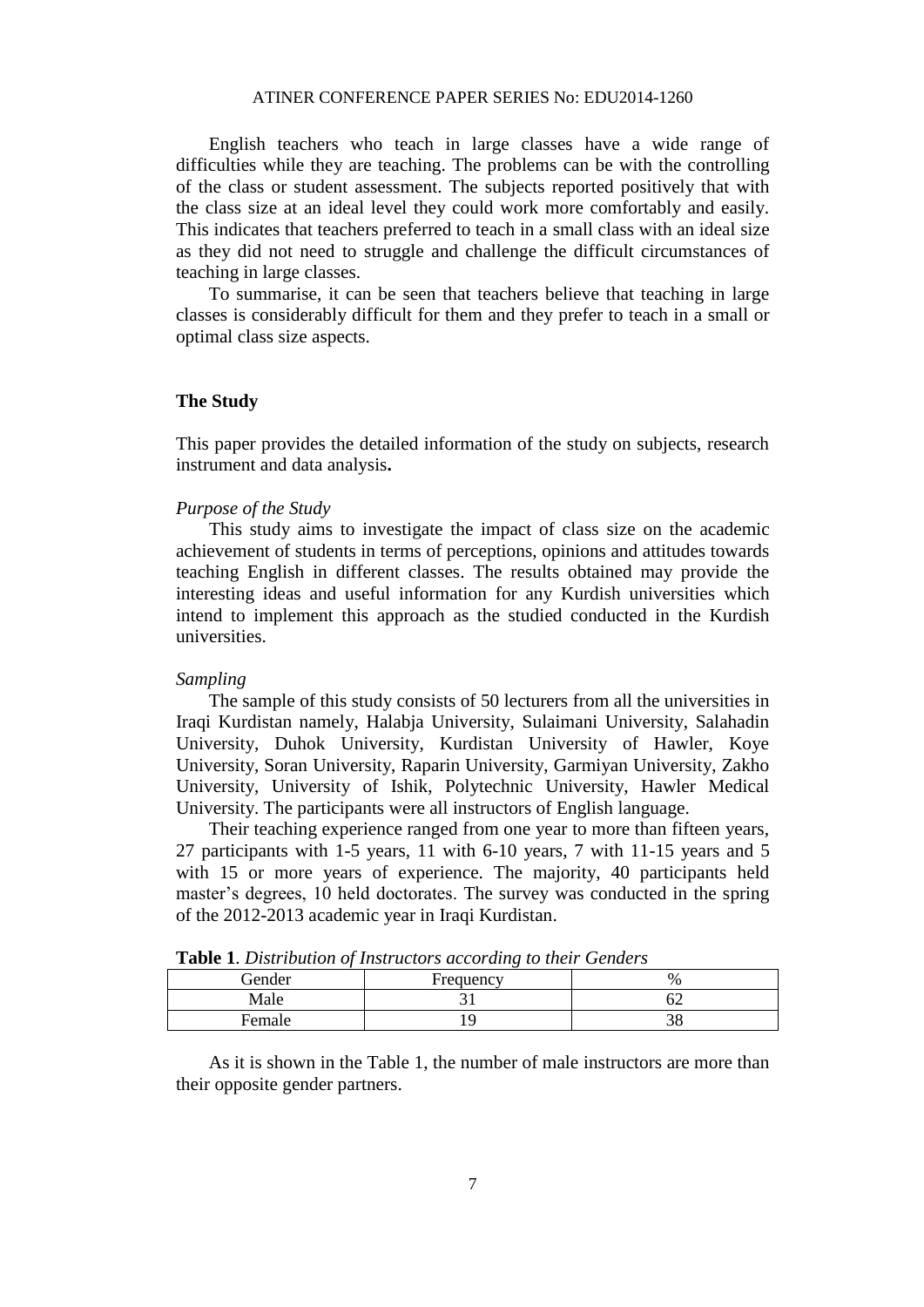#### *Methodology*

In order to access the opinions and perceptions of the teachers, the questionnaire was decided to use. 75 copies of the questionnaire were distributed to the English instructors from the departments in the universities mentioned above. Fifty completed questionnaires were returned.

The questionnaire is composed of open-ended, closed-ended questions and rating scales. In section I, closed-ended questions was used for the participant's personal details, gender, teaching experience, education and where they currently worked. Section II, closed-ended questions, was about the participant's knowledge of his/her university's policy on class size.

The results were drawn from Section III which was about facts and opinions on the impact of Class Sizes on the Academic Achievement of Students and this section is the target of our study.

#### *Data Collection and Analysis, Findings and Interpretations*

Responses of the participants were analysed descriptively by calculating percentages and average scores, in order to determine what trends in the data suggested about the teachers' attitudes and perceptions towards teaching and learning in their English classes, small or large.

#### **Table 2**

|                                                                                         | Yes |      |    |      |
|-----------------------------------------------------------------------------------------|-----|------|----|------|
| .O.1<br>Do you know whether your institution have an official<br>policy on class sizes? |     | $\%$ |    | $\%$ |
|                                                                                         |     | 24   | 38 |      |

Results obtained from question one show clearly that the majority of instructors were not aware of any policy in their institutions on teaching class sizes. 66% of the participant lecturers are not aware of their universities policy, while 24% reported that their universities have the policy of class size.

#### **Table 3**

| Number of<br><b>Students</b>             | $20 - 24$ |      | 25-29 |      | $30-40$ |      | 41-49 |      | 50-60 |   |
|------------------------------------------|-----------|------|-------|------|---------|------|-------|------|-------|---|
|                                          | F.        | $\%$ | F.    | $\%$ | F.      | $\%$ | F.    | $\%$ | F.    | % |
| Q.2 What is<br>your usual class<br>size? |           |      | 8     | 16   | 35      | 70   |       | 10   |       |   |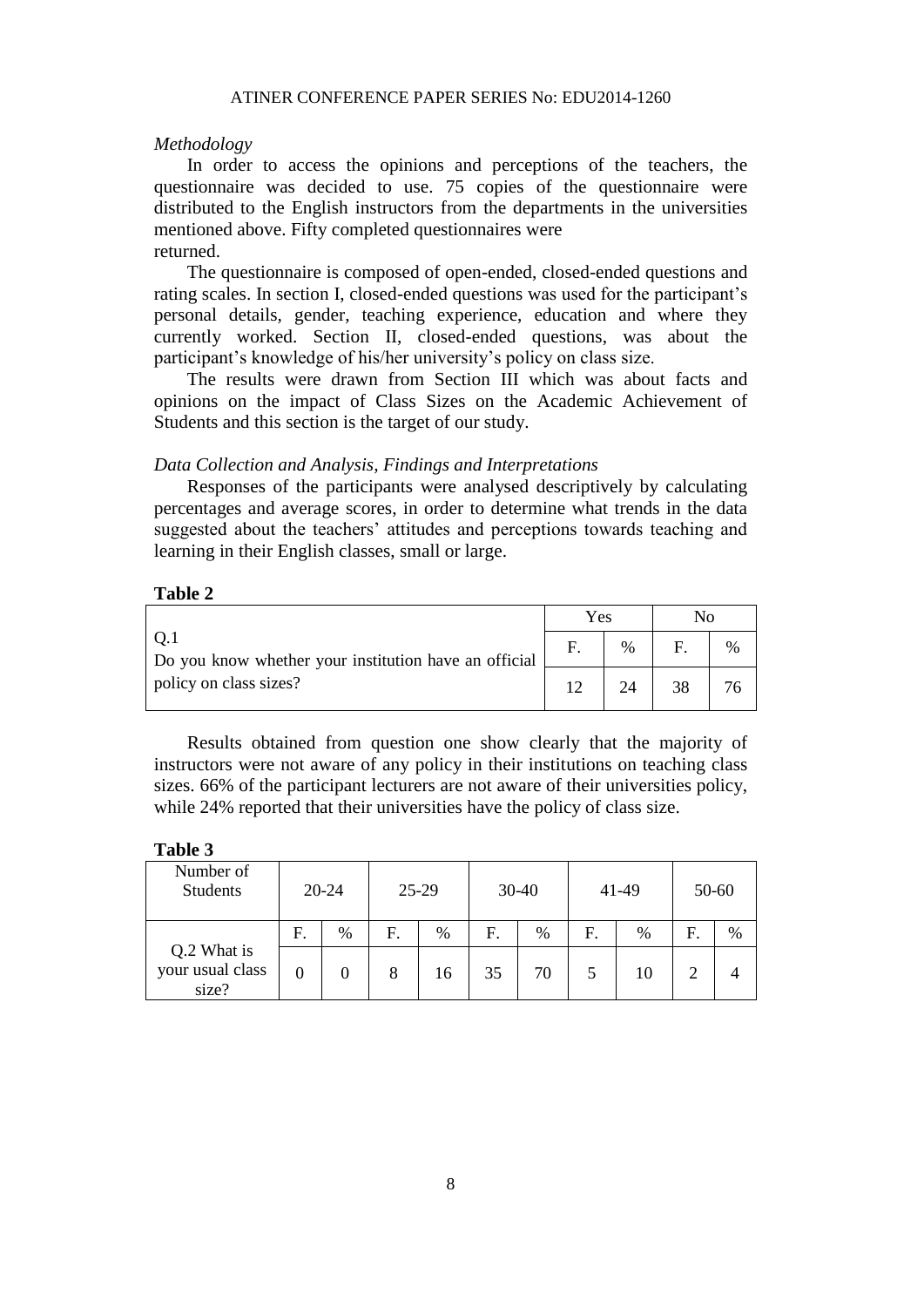| Number of Students                    | $\frac{0}{0}$ |    | 20-24 |   | 25-29 | 30> |      |
|---------------------------------------|---------------|----|-------|---|-------|-----|------|
|                                       |               |    | $\%$  | F | $\%$  |     | $\%$ |
| Q.3 What is your ideal<br>class size? | 28            | 19 | 38    |   | 34    |     |      |

**Table 4**

The data received form table  $3 \& 4$  show that there is no correlation between the usual class size and the ideal class size of the teachers. What do these instructors prefer regarding their optimal class size is quite different from the ground of learning intuitions. 76% of the lecturers prefer to teach in a class which is not crowded by more than 29 students but the real data we have as a result of the usual class size where the teachers teach in is 16% which means the 84% of them are obliged to teach in an atmosphere out of their interest.

One of the important result achieved from this question is an agreement of English instructors about their ideal class sizes, however, they all do not have the same optimal class size number but 66% do lobby for a class which is between 20 to 24 or 100% of them want to have a class which is no more than 29. To answer a closed-ended question Q.4 'With an ideal number of students in your class, what would be the academic achievement for your students?' The participants thought that teaching in small classes was easy in several aspects such as the relationships of teachers and students, monitoring, giving feedback and assessment. Teachers also suggested that teaching management can be well-planned and well-organised. Moreover, teaching in ideal classes is more suitable for teaching receptive skills such as reading and listening even though it is also appropriate for productive skills like speaking or writing which require more attention and interaction from teachers. If the universities cannot provide teaching in these ideal classes, they need to provide sessions where students can practice in small groups and consult with their teachers. With references to the results of this study, it is quite essential for the executive administrators to understand teachers' attitudes and their beliefs as well as the nature of language learning and teaching.

English instructors believe that teaching in the optimal class size makes easier for majority of them to engage in a variety of academic activities, to have meaningful interaction with peers and students, and to receive frequent and timely feedback, develop creative curricula and honour individual learning styles and accommodate individual student's instructional needs; who guide students in their critical evaluation and use of various technologies; who engage regularly in professional development; and who communicate regularly with students and parents.

Therefore English instructors lobby the reduction of class size in order to achieve the above mentioned reasons, they also badly believe that in an optimal class students can be provided with many benefits: greater opportunities for participation, more individual attention, and improved instruction.

Q.5 Read the statements about Class Size Reduction as factors that influences the educational achievement of students at a point of time then put a tick in the box according to the rating scales below.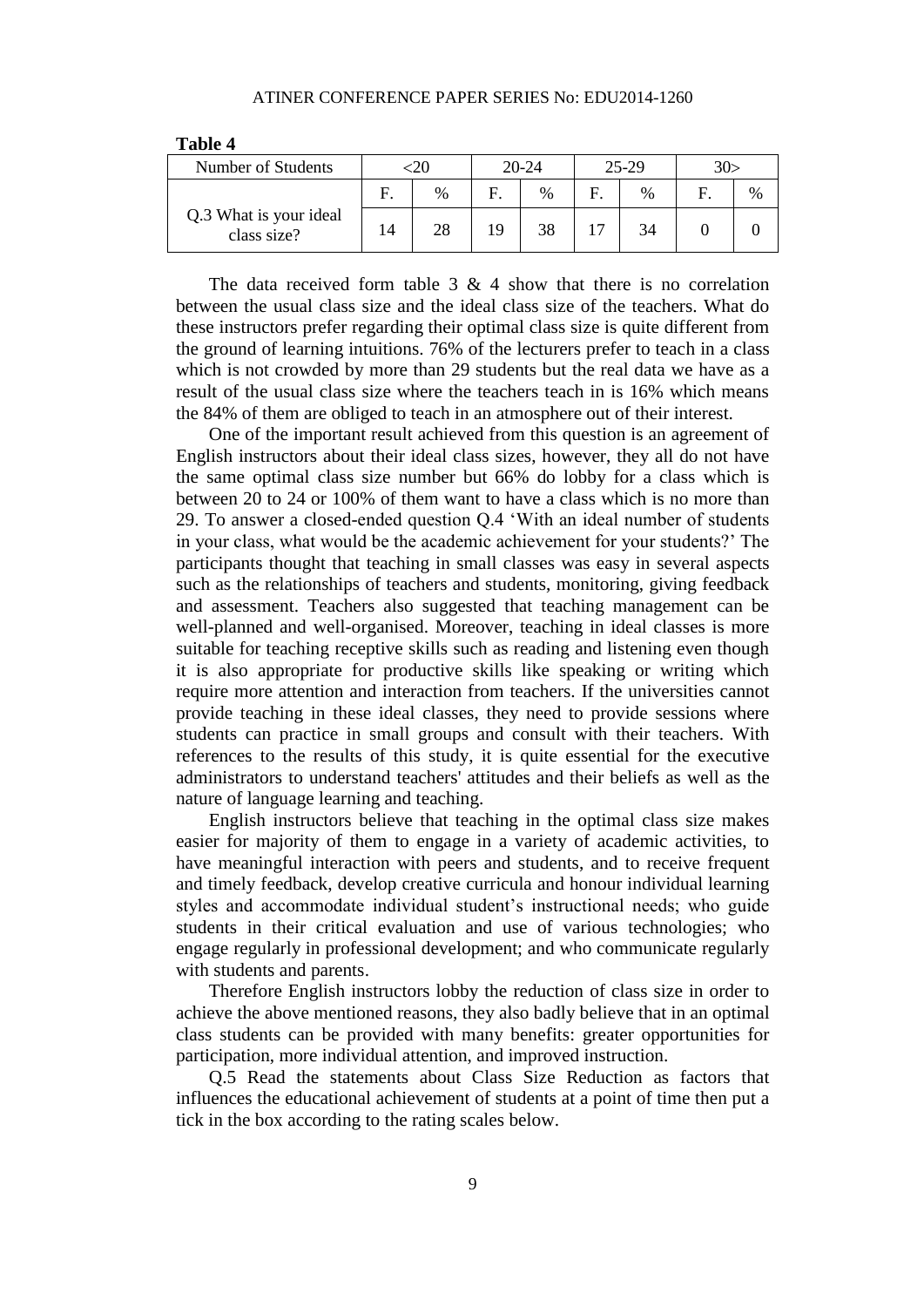Strong agree  $= 5$  Agree  $= 4$  Uncertain  $= 3$  Disagree  $= 2$  strong  $disagree = 1$ 

| N <sub>o</sub> |                                                                                   | 5  |      | 4  |               | 3                        |                | $\overline{c}$ |                |          |          |
|----------------|-----------------------------------------------------------------------------------|----|------|----|---------------|--------------------------|----------------|----------------|----------------|----------|----------|
|                | <b>Statements</b>                                                                 | F. | $\%$ | F. | $\frac{0}{0}$ | F.                       | %              | F.             | $\frac{0}{0}$  | F.       | %        |
| 1              | <b>Students</b><br>receive<br>more<br>individual<br>from<br>attention<br>teachers | 30 | 60   | 12 | 24            | 6                        | 12             | 2              | 4              | $\Omega$ | $\Omega$ |
| $\overline{2}$ | It creates a more manageable<br>workload                                          | 27 | 54   | 16 | 32            | $\overline{7}$           | 14             | $\theta$       | $\theta$       | 0        |          |
| 3              | Fewer students in a class, the<br>better they will learn                          | 40 | 80   | 8  | 16            | 1                        | $\overline{2}$ | 1              | $\overline{2}$ | $\Omega$ | $\Omega$ |
| 4              | Fewer students in a class, the<br>higher they will score on<br>tests              | 33 | 66   | 13 | 26            | 3                        | 6              | $\Omega$       | $\Omega$       | 1        |          |
| 5              | It motivate students to learn                                                     | 31 | 62   | 15 | 30            | $\overline{\mathcal{A}}$ | 8              | $\theta$       | $\Omega$       | $\Omega$ | 0        |
| 6              | It provides physical condition<br>of the class facilities                         | 40 | 80   | 7  | 14            | 3                        | 6              | $\overline{0}$ | $\theta$       | $\Omega$ |          |

#### **Table 5.**

The response of the participants affirms that class size reduction would increase the academic achievement of students.

Teachers like class size reduction because it creates a more manageable workload. It is generally assumed the fewer students in a class, the better they will learn and the higher they will score on tests as one of the most common measures of student achievement.

The response of the above mentioned statements indicates that Class Size Reduction has a positive influence upon our student' academic achievement. 84% of the participants agree that in small classes students receive more individual attention from their teachers, 80% strongly agree that better learning takes place in a small classes as a result of this almost all of them agree that students may get higher marks in ideal classes compare to large one. As it is clear in our university system, the classes are stuffed with high number of students, this leads to uncomfortable atmosphere to our students but the opposite of this is strongly agreed by the participants of our study as 90% strongly agree that better physical condition can be provided in small classes.

Q.6 How do you find the following statements if you have to teach in large classes? Put a tick in the box according to the rating scales below.

Very difficult = 5 Difficult = 4 Neither difficult nor easy = 3 Easy = 2 Very easy  $= 1$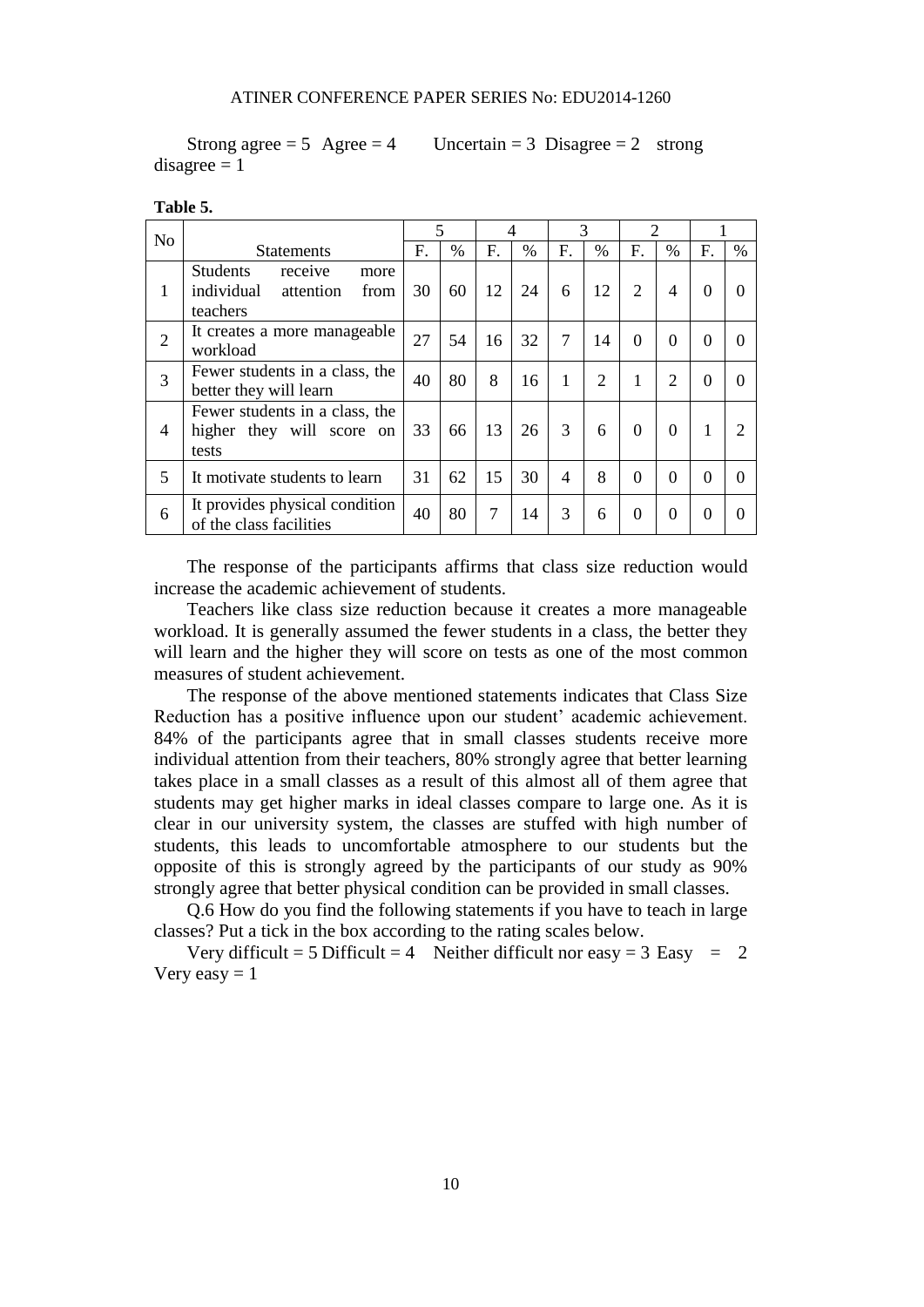| n<br>Η<br>. .<br>۰. |  |
|---------------------|--|
|---------------------|--|

| N <sub>o</sub> | What a lecturer has to do                                                        | 5              | 4  | 3              | $\overline{2}$ |                |
|----------------|----------------------------------------------------------------------------------|----------------|----|----------------|----------------|----------------|
| $\mathbf{1}$   | Selecting instructional techniques of teaching                                   | $\theta$       | 34 | 9              | $\tau$         | $\Omega$       |
| $\overline{2}$ | Reviewing lessons                                                                | $\theta$       | 45 | 4              |                | $\Omega$       |
| 3              | Preparing handouts and other materials                                           | $\overline{0}$ | 47 | 3              | $\overline{0}$ | $\Omega$       |
| $\overline{4}$ | Determining methods of evaluating student outcome                                | $\overline{0}$ | 33 | 16             | 1              | $\Omega$       |
| 5              | Being able to see the whole class                                                | $\theta$       | 21 | 23             | 4              | $\overline{2}$ |
| 6              | Using the right level of voice                                                   | $\overline{2}$ | 35 | 12             | 1              | $\Omega$       |
| $\overline{7}$ | Having students work in groups in class                                          | 21             | 27 | $\overline{2}$ | $\overline{0}$ | $\theta$       |
| 8              | Being able to give support and advice to individual<br>students at the same time | 23             | 24 | 3              | $\Omega$       | $\Omega$       |
| 9              | Giving equal share of class activities                                           | 35             | 14 | 1              | $\Omega$       | $\Omega$       |
| 10             | Marking exams                                                                    | 41             | 9  | $\overline{0}$ | $\overline{0}$ | $\Omega$       |
| 11             | More discussion                                                                  | 3              | 45 | $\overline{2}$ | $\Omega$       | $\Omega$       |
| 12             | More writing                                                                     | $\mathfrak{D}$ | 46 | 1              | 1              | $\Omega$       |
| 13             | Small groups work                                                                | $\Omega$       | 47 | $\overline{2}$ | 1              | $\Omega$       |
| 14             | Creating a good relationship between the teacher and<br>the students             | 12             | 28 | 5              | 3              | $\overline{2}$ |
| 15             | Knowing the students individually                                                | 34             | 10 | 6              | $\theta$       | $\Omega$       |
| 16             | Better attention from students to the lesson                                     | $\mathfrak{D}$ | 37 | 8              | $\overline{2}$ | 1              |
| 17             | Developing receptive skills, i.e. listening and reading                          | 12             | 35 | 3              | $\overline{0}$ | $\Omega$       |
| 18             | Developing productive skills, i.e.<br>writing<br>and<br>speaking                 | 13             | 33 | 4              | $\Omega$       | $\Omega$       |

Q.7 How do you find the following statements if you have to teach in small classes? Put a tick in the box according to the rating scales below.<br>Very easy = 5 easy = 4 Neither easy nor difficult = 3 difficult

Neither easy nor difficult = difficult = 2 Very difficult  $= 1$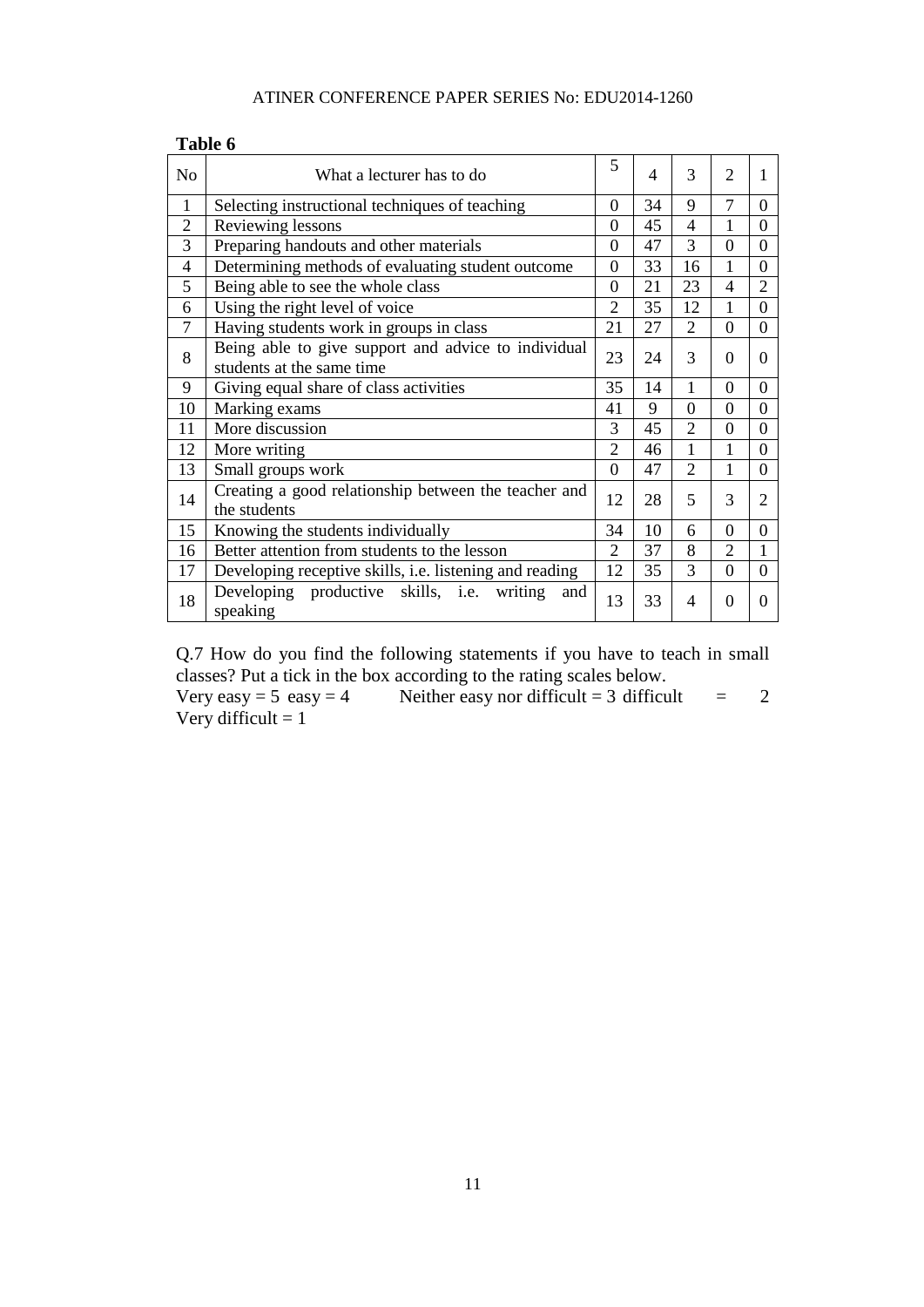| No.            | What a lecturer has to do                                                        | 5              | $\overline{4}$ | 3                        | $\overline{2}$ | 1        |
|----------------|----------------------------------------------------------------------------------|----------------|----------------|--------------------------|----------------|----------|
| 1              | Selecting instructional techniques of teaching                                   | 0              | 31             | 13                       | 6              | $\Omega$ |
| $\overline{2}$ | Reviewing lessons                                                                | $\Omega$       | 42             | 5                        | 3              | $\Omega$ |
| 3              | Preparing handouts and other materials                                           | 35             | 13             | $\overline{2}$           | $\theta$       | $\Omega$ |
| $\overline{4}$ | Determining methods of evaluating student outcome                                | 23             | 17             | 10                       | $\overline{0}$ | $\theta$ |
| 5              | Being able to see the whole class                                                | 36             | 14             | $\theta$                 | $\overline{0}$ | $\Omega$ |
| 6              | Using the right level of voice                                                   | 25             | 23             | $\overline{2}$           | $\Omega$       | $\Omega$ |
| 7              | Having students work in groups in class                                          | 17             | 29             | $\overline{4}$           | $\overline{0}$ | $\theta$ |
| 8              | Being able to give support and advice to individual<br>students at the same time |                | 39             | 6                        | 1              | 1        |
| 9              | Giving equal share of class activities                                           | 30             | 17             | 1                        | 1              | 1        |
| 10             | Marking exams                                                                    | 45             | 5              | $\Omega$                 | $\theta$       | $\theta$ |
| 11             | More discussion                                                                  | 23             | 21             | 6                        | $\theta$       | $\Omega$ |
| 12             | More Writing                                                                     | 20             | 24             | $\overline{4}$           | 1              | 1        |
| 13             | Small groups work                                                                | 21             | 23             | $\overline{\mathcal{A}}$ | $\overline{2}$ | $\Omega$ |
| 14             | Creating a good relationship between the teacher<br>and the students             | 13             | 33             | 3                        | 1              | $\Omega$ |
| 15             | Knowing the students individually                                                | $\overline{0}$ | 43             | $\overline{\mathcal{A}}$ | $\overline{2}$ | 1        |
| 16             | Better attention from students to the lesson                                     | 21             | 20             | 7                        | $\overline{2}$ | $\Omega$ |
| 17             | Developing receptive skills, i.e. listening<br>and<br>reading                    | 3              | 37             | 8                        | 1              | 1        |
| 18             | Developing productive skills, i.e. writing<br>and<br>speaking                    | 13             | 33             | 4                        | $\theta$       | 0        |

| H |  |
|---|--|
|---|--|

The data of Table 6 and 7 show that class size verses student achievement dramatically. Teachers ticked what is difficult in large classes can be very easy in small classes. The one who is badly influenced according to the opinion of the teachers is the student. Lecturers affirm that selecting instructional techniques, reviewing lessons are very difficult, 94% of them say that it is difficult to prepare handouts and other materials to students. They also agree that it is again difficult to give advice and support to individual students. Instructors of English language admit that developing both receptive and productive skills of language are very difficult in large classes.

But the results of table 7 show that there is a consensus between educational researchers that there are many reasons why smaller classes might contribute to higher achievement, including better teacher contact and more personal relationships between teachers and students. However, because classroom instruction is the most powerful aspect of schooling for achievement, the effects of class size on achievement are most likely to occur if class size is linked to instruction (Barr & Dreeben, 1983). This linkage could be manifested in two ways.

First, teachers may teach differently in smaller classes. If changes were beneficial for students for example more frequent assessments, more writing, more discussion, more help for individual students, etc., it would rise student's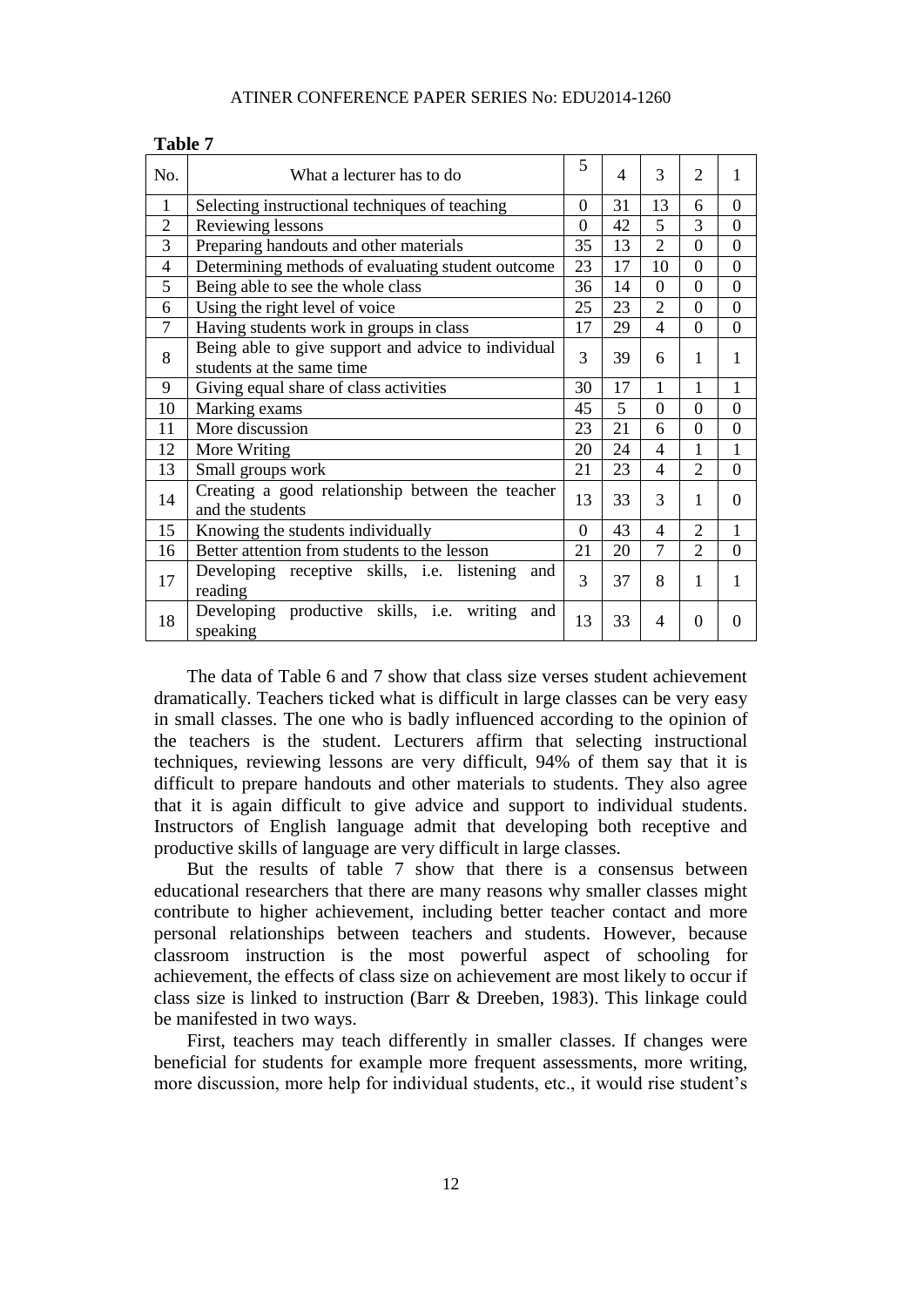achievement. The direct cause of this achievement increase would be instructional improvements, and class size would be the indirect cause.

Second, lecturers affirm that certain practices may work better in smaller classes. For example, students may pay better attention when there are fewer students in the room. Similarly, they who use small group work may find their instruction is more effective in smaller classes, because fewer students remain unsurprised while the small group meets with the lecturers. English instructors believe that student's achievement would rise in smaller classes because the same instruction would be more effective. According to this study, class size and instructional practices would interact to affect student achievement.

Finally, some teachers, regardless of grade level, favor instructional approaches that emphasize problem solving, discussion, extensive writing, and small groups without prescripted activities, and students who encounter such instruction may obtain higher test scores if their classes are smaller, since this approach to teaching seems likely to be more effective in smaller classes.

#### **Conclusion**

Our study shows that the impact of class size on the academic achievement of students is one of the important variables in the field of education that is thought to influence student learning and is subject to be studied.

Results gained from the study suggest that while small classes will not make a bad lecturer a good one, they can allow them to be more effective; conversely, large classes inevitably present all lecturers with difficulties and the need for compromises. English instructors affirm that smaller class sizes may offer more opportunities for them to teach better, or they can create facilitating conditions for them to teach and students to learn.

Our study suggests that class size affects the types of activities that the lecturers offer students. For example a study on overcrowding found that large classes limited the amount of time teachers could spend teaching anything beyond what was minimally required.

The study indicates that class size reduction will be a controversial issue for policymakers and educators. English instructors lobby smaller class sizes because it appears to promote higher level of engagement and instructional individualization of them with their students.

The reduction of class size should not be randomly but lecturers must be certified and must demonstrate competence before they are brought on board to reduce class size.

If class size is one of the factors that affects teacher's moral and student academic achievement then educators and policy makers should look at other alternatives for increasing student achievement.

The results of our study help us to draw the following conclusions are drawn: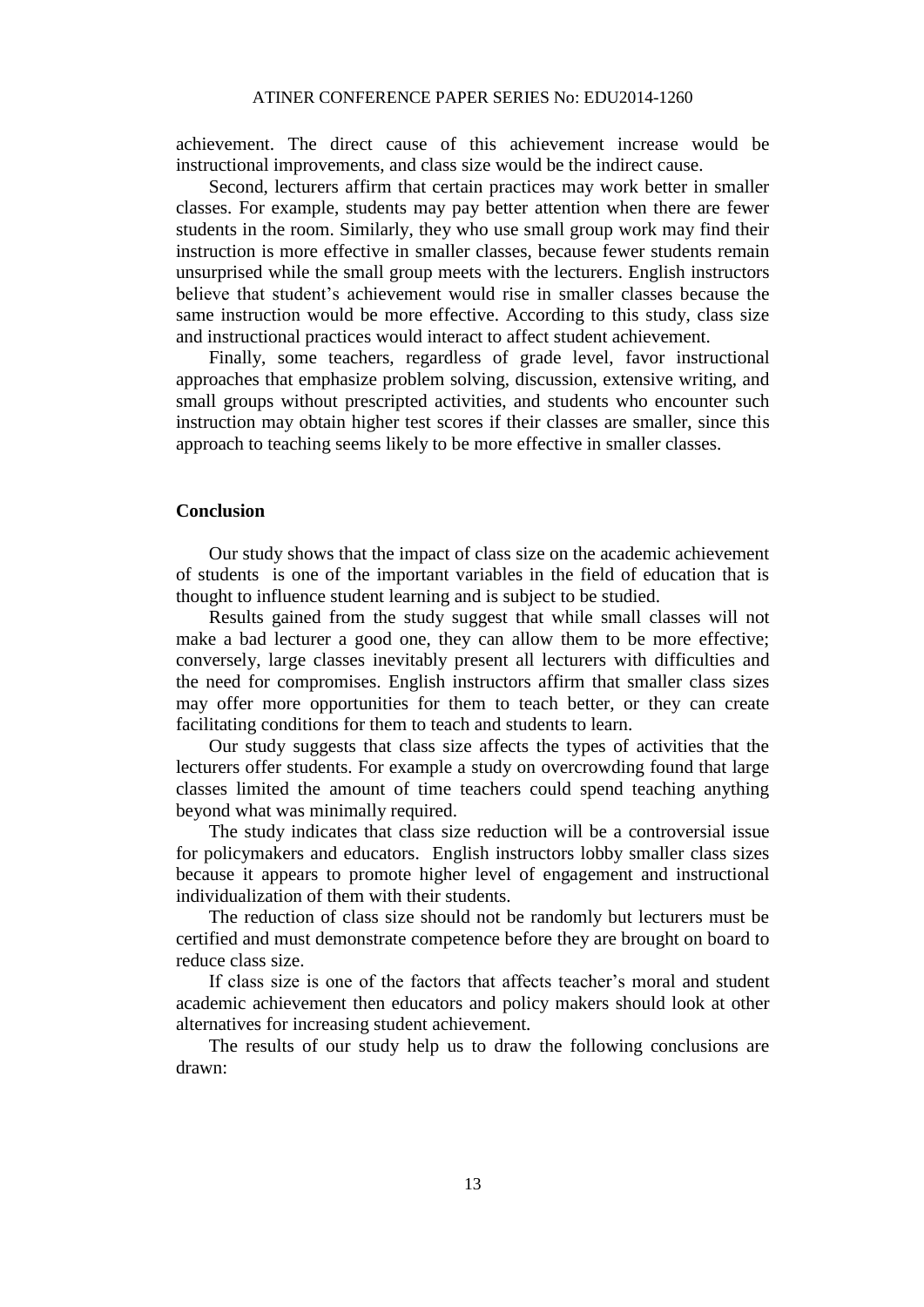- 1. Class size impact on the academic achievement of the students is a serious problem in the Higher Educational Institutions and should be highly considered by the Ministry of Higher Education and Scientific Research and its policy makers.
- 2. Teachers' beliefs and preferences are neglected due to large class sizes.
- 3. Teaching in smaller class helps lecturers to know the individual need of students, to spend more time with them, and reports less discipline problems.
- 4. The evidence suggests that average class sizes must be reduced to 20 to achieve significant improvement in test scores.
- 5. Student's higher gain is linked to class size reduction with some other factors.
- 6. Class Size Reduction does help to increase language achievement gains, especially for English Language Learners.
- 7. Reduction in class size is one of a number of policy options that can be pursued to improve student learning.
- 8. Our educational policy makers should formulate policies that will ensure that the number of students in a class should not exceed 30 students. Yet it has been estimated that this would cost up to billions of Iraqi dinars a year.

#### **References**

Barr & Dreeben, (1983). How Schools Work. Chicago: University of Chicago Press.

- Coleman, et al. (1989). Equality of Educational Opportunity. Washington, DC: U.S. Government Printing Office.
- Ernest, T. (2002). The relationship between teacher job satisfaction and class size in early elementary classrooms (Doctoral dissertation). Retrieved from ProQuest. (3047922) Fairbanks, K. (2009). California state PTA blast budget proposal to eliminate K-3 class size reduction. Retrieved December 13, 2009
- Finn & Achilles, (1990). Answers and questions about class size: A statewide experiment. American Education Research Journal, 27, 557-577.
- Finn & Achilles, (1999). Tennessee's class size study: Findings, implications and misconceptions. Educational and Policy Analysis, 97-110.
- Glass & Smith (1979). Meta-analysis of research on class size and achievement. Education and Avaluation Policy Analysis 2-16.
- Hollingsworth, Paul M. "Class Size: An Educational Issue." Education 112, no. 3 (1992): 412.
- Johnson, (1990). Teachers at Work. New York: Basic Books.
- Kagan, D. M. (1992). Implications of research on teacher belief. Educational Psychologist. 27 (1) 65-90.r
- Mitchell, D. Beach, S. (1990). How changing class size affects classrooms and students.
- Passarella, L. (1977). The relationship of class size to teacher' perceptions of their own educational effectiveness (Doctoral dissertation). Retrieved from ProQuest.